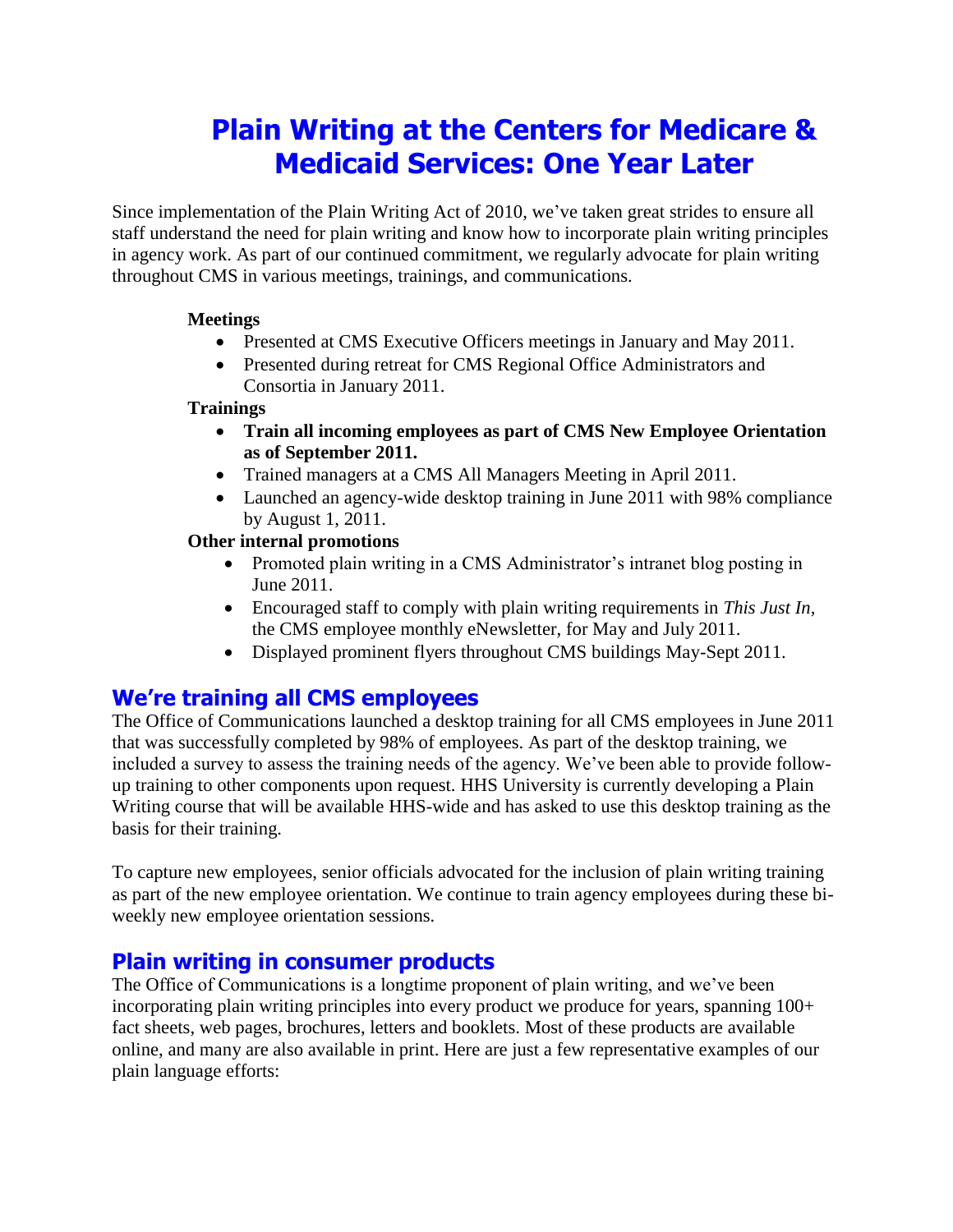- **[A Quick Look at Medicare:](http://www.medicare.gov/Publications/Pubs/pdf/11514.pdf)** A new brochure we developed based on extensive consumer research on Medicare's health insurance model.
- **Medicare Summary Notice (MSN):** We recently re-designed the MSN to incorporate consumer-tested improvements, including user-focused organization and messaging to help people navigate their Medicare benefits. The MSN is an explanation of benefits mailed quarterly to people with Medicare who've had claims filed for services. (The re-designed notice became available online through MyMedicare.gov in March 2012 and will be mailed beginning in early 2013.)

The Affordable Care Act (ACA) is giving us new opportunities to communicate to expanded audiences. The Office of Communications is collaborating with other CMS components to review and make plain language recommendations around a variety of ACA programs, including:

- **Pioneer Accountable Care Organization:** We've made sure all consumer letters and model marketing materials adhere to plain writing principles.
- **Pre-Existing Condition Insurance Plan:** We're working to make sure all consumer communication materials are user-friendly, including letters and notices, web copy, and promotional materials. Our re-designed [PCIP](https://www.pcip.gov/November%202011%20English%20Federal%20PCIP_EnrollmentForm_508.pdf)  [application](https://www.pcip.gov/November%202011%20English%20Federal%20PCIP_EnrollmentForm_508.pdf) form and [consumer brochure](http://www.healthcare.gov/news/brochures/pcip-federally-run.pdf) are available online.
- **Affordable Care Act Overview**: We developed a plain language overview focused on doctors and other providers that was mailed with the February edition of *WebMD* magazine to over 175,000 doctors' offices around the country.

## **Plain writing on the web**

We've provided training on web optimization principles that go hand-in-hand with plain writing to multiple groups within the Office of Communications, as well as other components including the Center for Medicaid and CHIP Services, the Federal Coordinated Health Care Office, and the Center for Medicare and Medicaid Innovation.

The Office of Communications is also nearing the end of a 2-year effort to optimize [www.medicare.gov,](http://www.medicare.gov/) our primary consumer website. We're applying research-based plain language and usability principles to help users quickly complete known top tasks online, and expanding the information architecture to allow the site to absorb all existing consumer-focused content. The goal of our effort is to make sure consumers can quickly and easily access comprehensive Medicare information online and create a consistent, rewarding user experience across all Medicare channels. We expect the optimized site to launch in late summer 2012.

### **Feedback opportunities**

To provide an opportunity for public feedback, we created the CMS Plain Language webpage to explain the importance of the Plain Writing Act and outline CMS' commitment to full compliance with the Act. The public can contact CMS and send comments via the feedback form posted